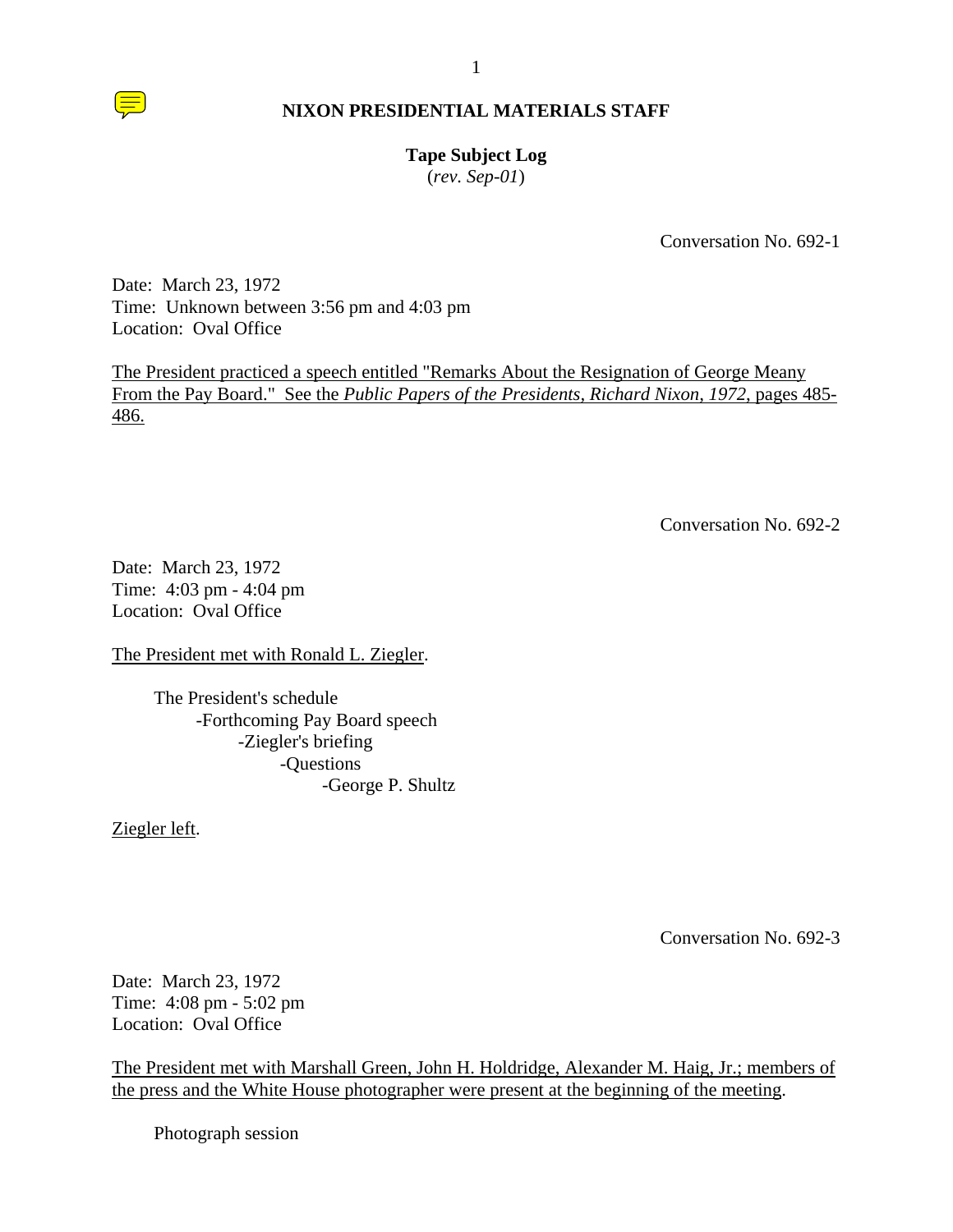### **Tape Subject Log**

(*rev. Sep-01*) Conv. No. 692-3 (cont.)

Pay Board

Green's trip to Asia -Reports -Forthcoming appearance on *Meet the Press*

An unknown man entered at an unknown time after 4:08 pm.

Press photographs -Ronald L. Ziegler -Pay Board

The unknown man left at an unknown time before 5:02 pm.

Green's forthcoming *Meet the Press* appearance -The President's trip to the People's Republic of China [PRC] -Green's meetings with Asian leaders -Taiwan, Republic of China -Secret deals -Absence -US treaty commitments -The President's Asian policies -Green's background and experience -Peace in Asia -US allies -State Department's views -Forthcoming US-Soviet Union summit -Support for President's policies -Historical significance -International concern -Change -Eisaku Sato -Ferdinand E. Marcos -Public attention

White House and press photographers entered and left at an unknown time after 4:08 pm.

Camp David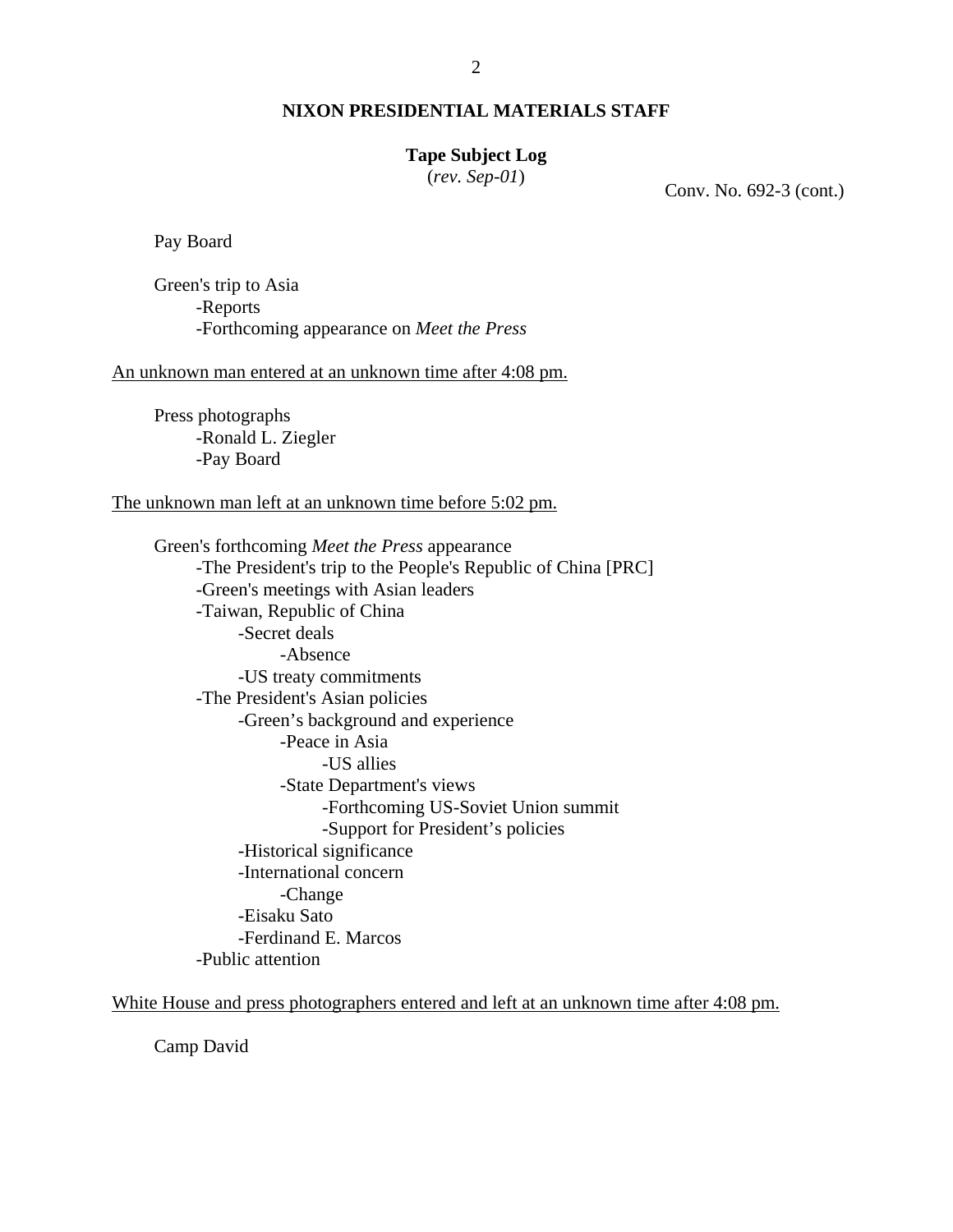### **Tape Subject Log**

(*rev. Sep-01*) Conv. No. 692-3 (cont.)

Green's schedule

-Previous appearance before the House Foreign Affairs Committee The President's trip to the People's Republic of China -Importance -Foreign aid program -Youth -Nixon Doctrine -Opening for peace

Green's previous conversations with Asian leaders -The President's foreign policy -The President's trip to the PRC -Laos, Cambodia, South Vietnam, Thailand -Vietnam -US support -Green's conversations in Shanghai -Support for the President's policies -Congress -Public support -Indonesia -Chinese

> -Soviet Union -North Vietnam -PRC

The president's foreign policy -Views of the US Foreign Service -Support for the President's policy -Isolationism

#### Japan

-Internal politics -Views regarding the PRC -Relations with the US -Relations with the PRC -Chinese view of US -Chinese view of Japan -Chinese view of Soviet Union

Green's conversation with Lee Kuan Yew -The President's trip to the PRC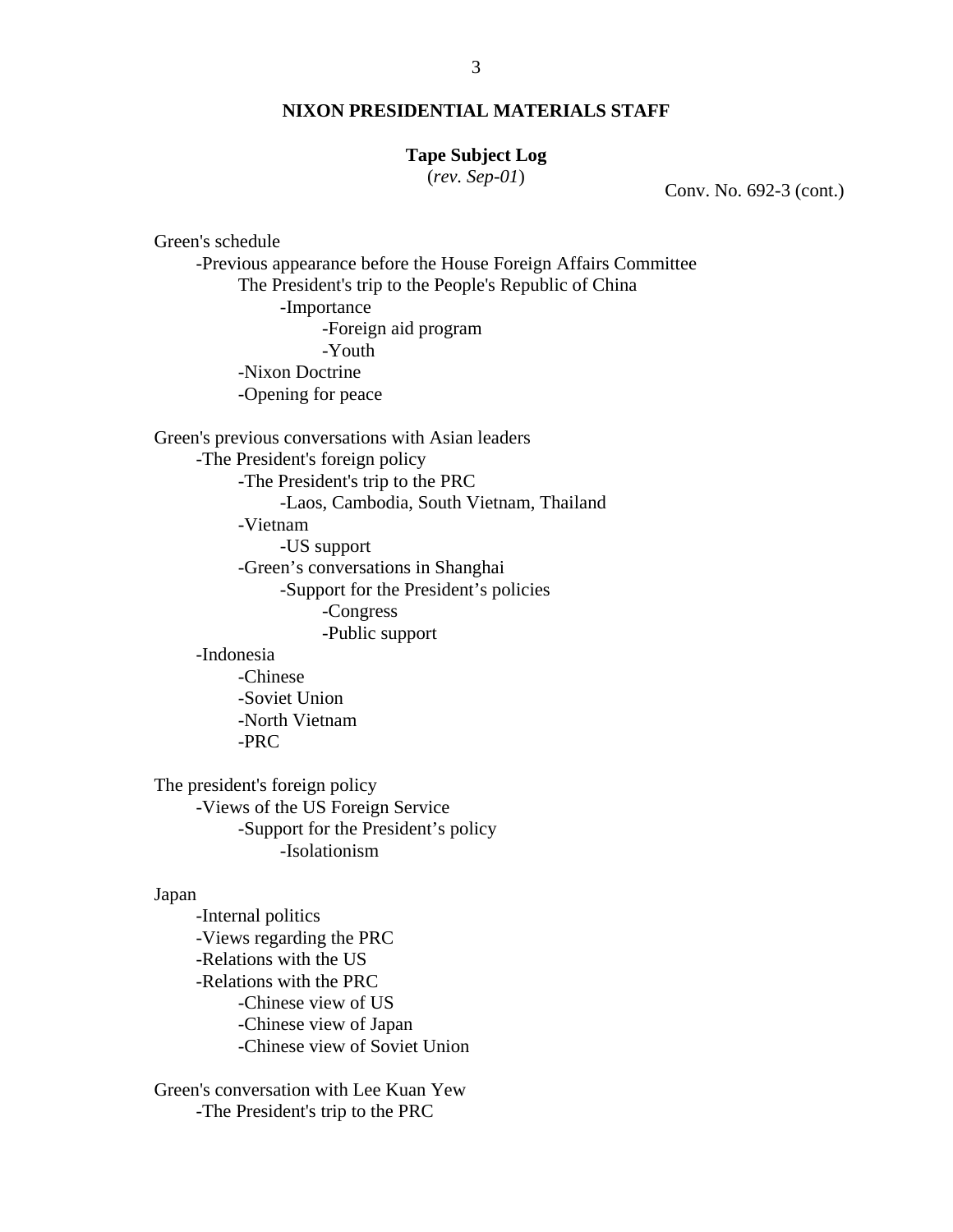# **Tape Subject Log**

 $(rev.$  Sep-01)

Conv. No. 692-3 (cont.)

**BEGIN WITHDRAWN ITEM NO. 1** [National Security] [Duration: 55s]

**MALAYSIA** 

## END WITHDRAWN ITEM NO. 1

Green's forthcoming Meet the Press appearance -Taiwan -US policy -John G. Tower

Green's conversation with Lee Kuan Yew

BEGIN WITHDRAWN ITEM NO. 7 [National Security] [Duration: 26s ]

**MALAYSIA** 

END WITHDRAWN ITEM NO. 7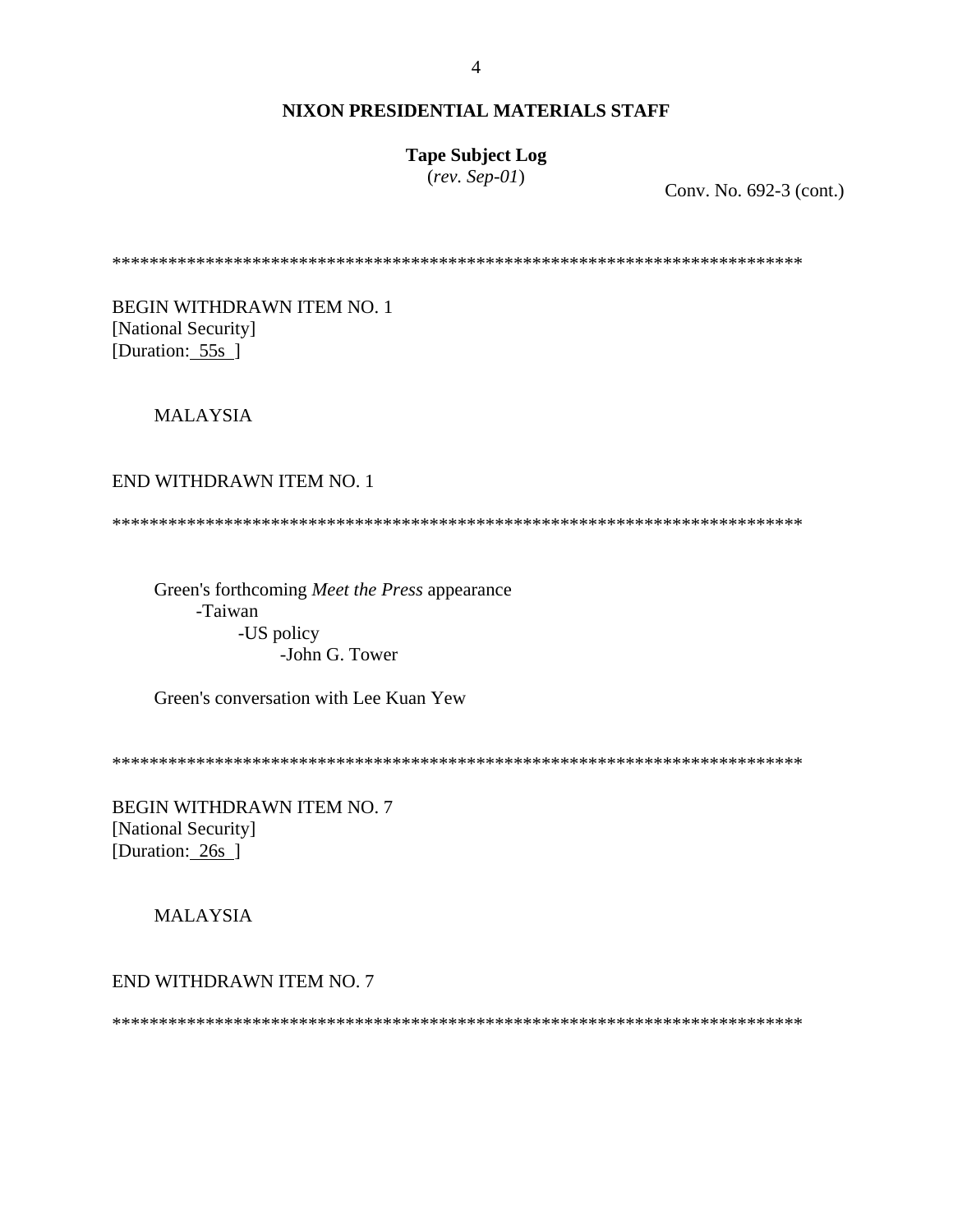#### **Tape Subject Log**

 $(rev.$  Sep- $01)$ 

Conv. No. 692-3 (cont.)

## Thailand

-Insurgency -Chinese -Thanat-Khoman's schedule -Religious obligations -Green's schedule -Thanom Kittikachorn -Phrapat [?] -Dawee Chulasapya -Pote Sarasin -Statements by government -Green's conversations -The President's PRC policy

### **PRC**

-Importance in US foreign policy -Vietnam

**BEGIN WITHDRAWN ITEM NO. 8** [National Security] [Duration: 46s ]

### **US FOREIGN POLICY**

#### END WITHDRAWN ITEM NO. 8

#### **PRC**

-Relations with the US -Congress -Improved cooperation -Return of hijacked plane -Apology for oil spill -Return of yacht -Mao Tse-tung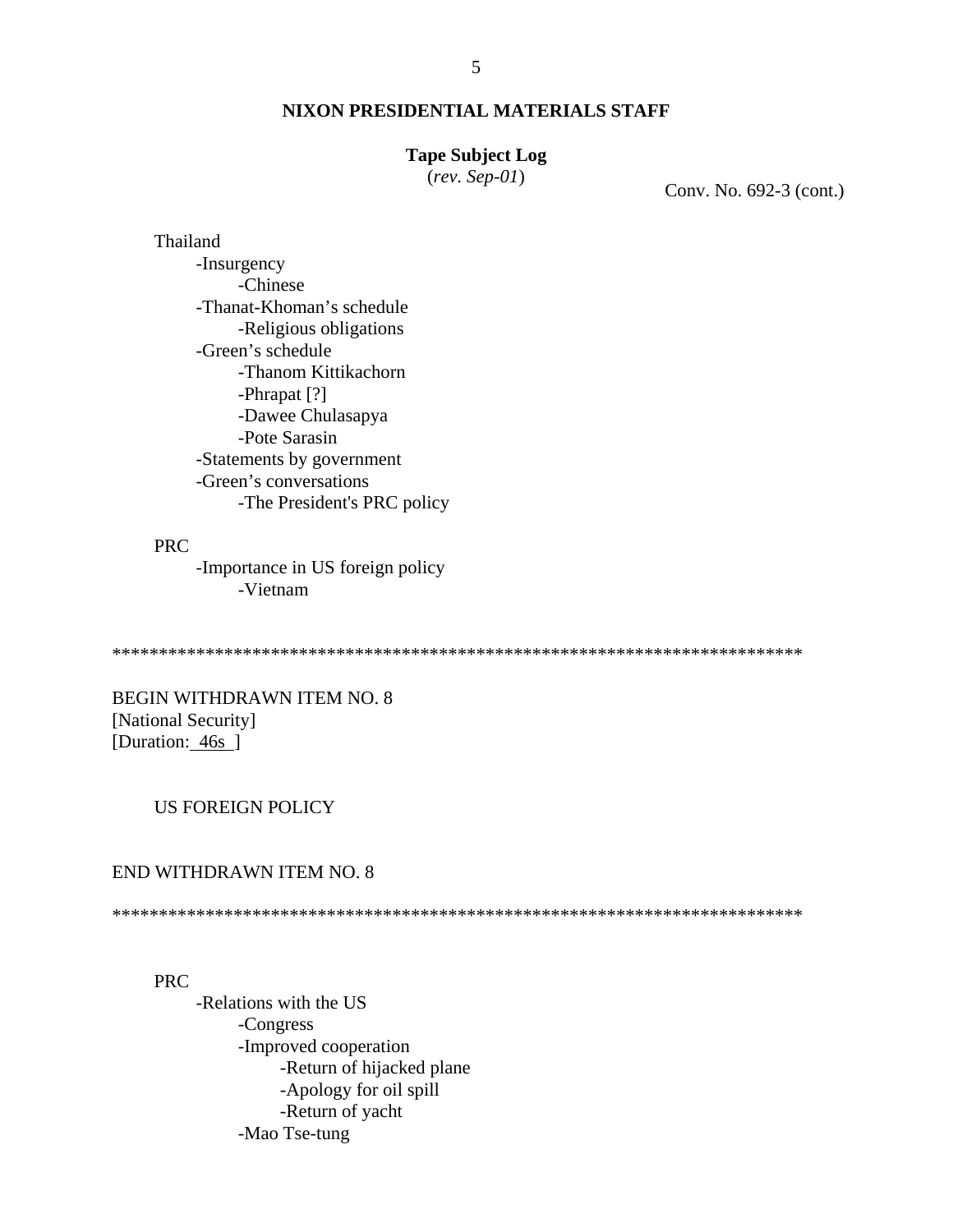## **Tape Subject Log**

(*rev. Sep-01*) Conv. No. 692-3 (cont.)

-Chou En-lai -Timing -Deaths of Ho Chi Minh, Josef V. Stalin -Downfall of Nikita S. Khrushchev -Compared to Hong Kong and Singapore -Leaders -Military -Relations with the US -Timing -Age of leaders -Mao Tse-tung -Chou En-lai -Relations with the Soviet Union US foreign policy -Authority of the President -Congress -Foreign aid -Turkey -Democratic candidates' views -Henry M. ("Scoop") Jackson -Edmund S. Muskie -Hubert H. Humphrey -Edward M. Kennedy -George S. McGovern -John V. Lindsay -Military -Timing -Authority of the President -US position in international relations -Taiwan Japan -Green's view -Eisaku Sato -Takeo Fukudo -Policies -Diet -Taiwan -Japan-PRC relations -Green's conversations -The President's conversations with Chou En-Lai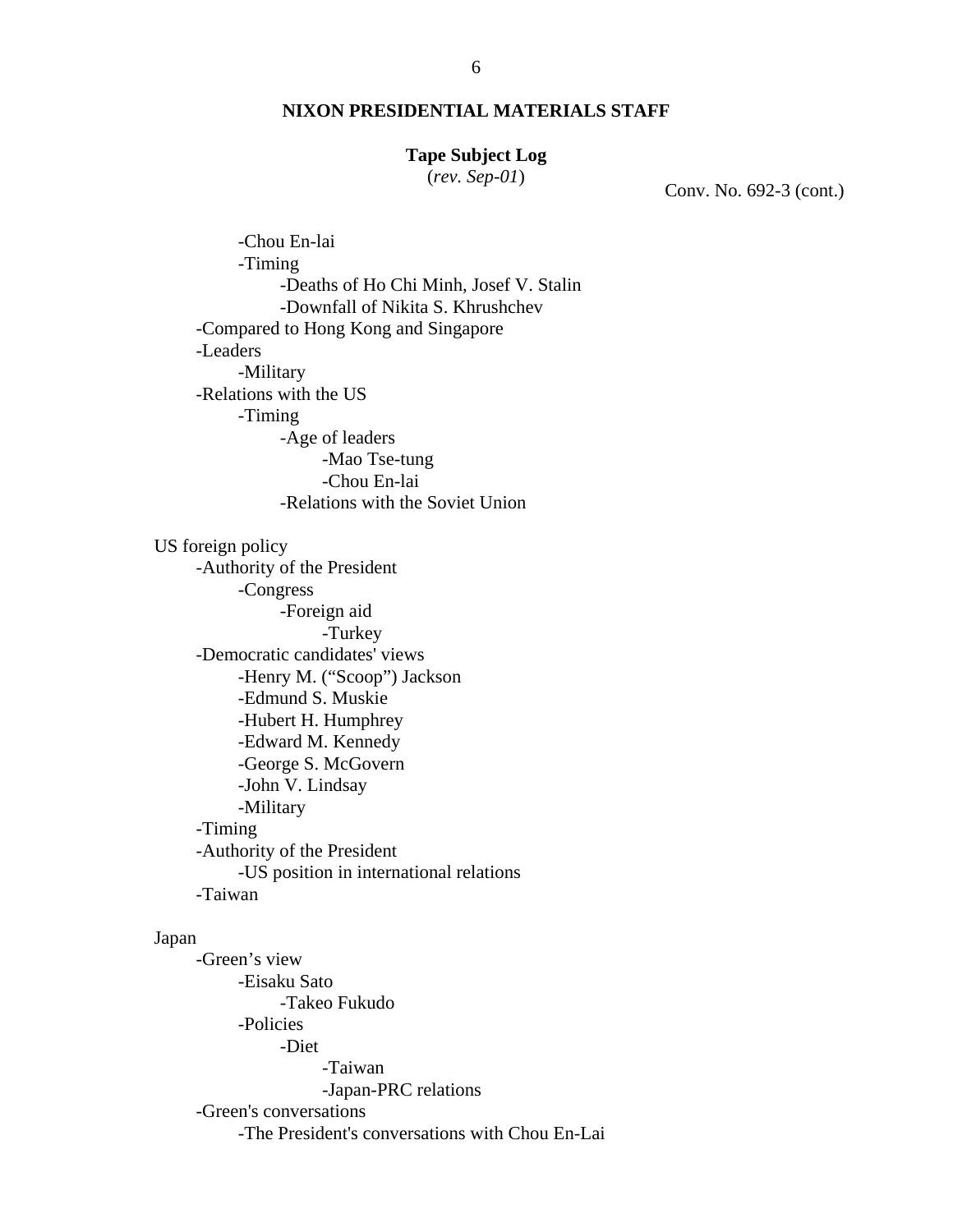## **Tape Subject Log**

(*rev. Sep-01*) Conv. No. 692-3 (cont.)

-Policies -The President's view -PRC views -Taiwan -Korea -The President's conversations with Chou En-lai -US-Japan relations -Japan's economic strength -Japan's neutrality -US influence -PRC reaction -View of Chou En-lai -View of Mao Tse-tung

### PRC

-Position in Asia -Soviet Union -Japan -India -Pakistan -US -Japan -Soviet Union -India -Views regarding US policy -Korean War -Yalu River -Vietnam -The President's conversations with Chou En-lai -Africa -Middle East -United Arab Republic [UAR] -Chou En-lai -Mao Tse-tung -Revolution -Power -Status as Communist nation -United Nations [UN] -Leaders -Press -Struggle -Revolution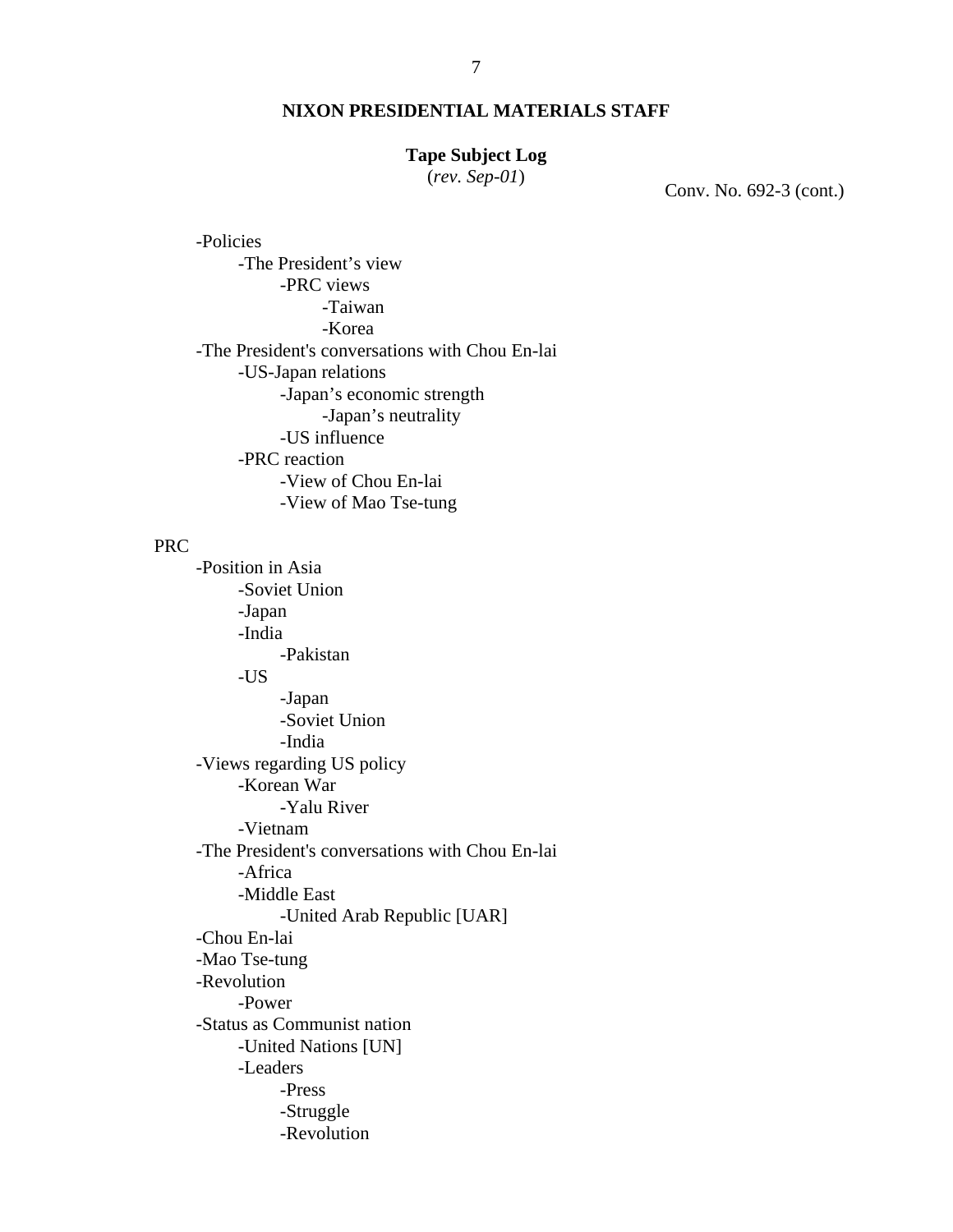## **Tape Subject Log**

(*rev. Sep-01*) Conv. No. 692-3 (cont.)

\*\*\*\*\*\*\*\*\*\*\*\*\*\*\*\*\*\*\*\*\*\*\*\*\*\*\*\*\*\*\*\*\*\*\*\*\*\*\*\*\*\*\*\*\*\*\*\*\*\*\*\*\*\*\*\*\*\*\*\*\*\*\*\*\*\*\*\*\*\*\*\*\*\*

BEGIN WITHDRAWN ITEM NO. 2 [National Security] [Duration: 12s ]

## PRC

#### END WITHDRAWN ITEM NO. 2

\*\*\*\*\*\*\*\*\*\*\*\*\*\*\*\*\*\*\*\*\*\*\*\*\*\*\*\*\*\*\*\*\*\*\*\*\*\*\*\*\*\*\*\*\*\*\*\*\*\*\*\*\*\*\*\*\*\*\*\*\*\*\*\*\*\*\*\*\*\*\*\*\*\*

-Motives -Mao Tse-tung -Response to the President's visit

Arthur K. Watson -Green -William P. Rogers -Jack N. Anderson -Frank F. Church's comment

## PRC

-Chou En-lai's comment regarding temperance -Responsibility for US-PRC diplomatic channel -Green's testimony -Rogers's comments to J. William Fulbright, March 22, 1972 -Leak -*Washington Post* story, March 23, 1972 -Instructions to Watson from Washington -Green's possible comment

Temperance

-Ambassadors -Congressmen and Senators -Hiram L. Fong's statement, March 22, 1972 -Air travel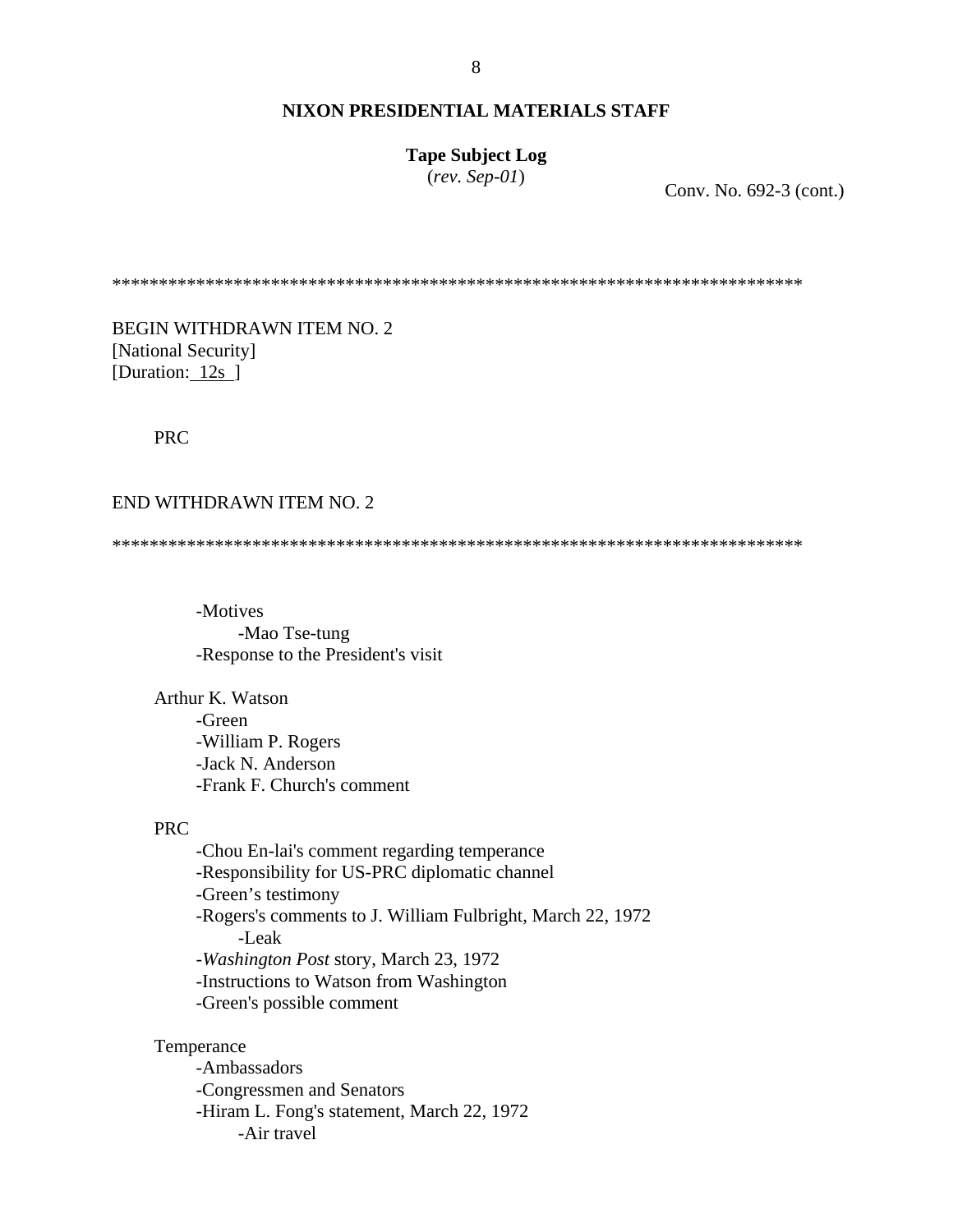### **Tape Subject Log**

(*rev. Sep-01*) Conv. No. 692-3 (cont.)

Watson

-Air travel

\*\*\*\*\*\*\*\*\*\*\*\*\*\*\*\*\*\*\*\*\*\*\*\*\*\*\*\*\*\*\*\*\*\*\*\*\*\*\*\*\*\*\*\*\*\*\*\*\*\*\*\*\*\*\*\*\*\*\*\*\*\*\*\*\*\*\*\*\*\*

BEGIN WITHDRAWN ITEM NO. 4 [Personal Returnable] [Duration: 8s ]

#### END WITHDRAWN ITEM NO. 4

\*\*\*\*\*\*\*\*\*\*\*\*\*\*\*\*\*\*\*\*\*\*\*\*\*\*\*\*\*\*\*\*\*\*\*\*\*\*\*\*\*\*\*\*\*\*\*\*\*\*\*\*\*\*\*\*\*\*\*\*\*\*\*\*\*\*\*\*\*\*

-Voltaire's comment regarding women's virtue

Green's schedule

-Previous visit to Asia -Possible trip to Florida with the President -Wage-price issue -George Meany -Previous visit to Asia -Holdridge's role -Rogers

#### Philippines

-Green's experience -The President's previous arrival in Jakarta from the Philippines -Imelda Marcos's forthcoming trip to the PRC -Green's conversations -Congress

### Stephen B. Bull entered and left at an unknown time before 5:02 pm.

The President's schedule [?]

#### Philippines

 -Green's conversations -Ferdinand E. Marcos, Carlos P. Romulo, [Forename unknown] Belcourt, [Forename unknown] Corrado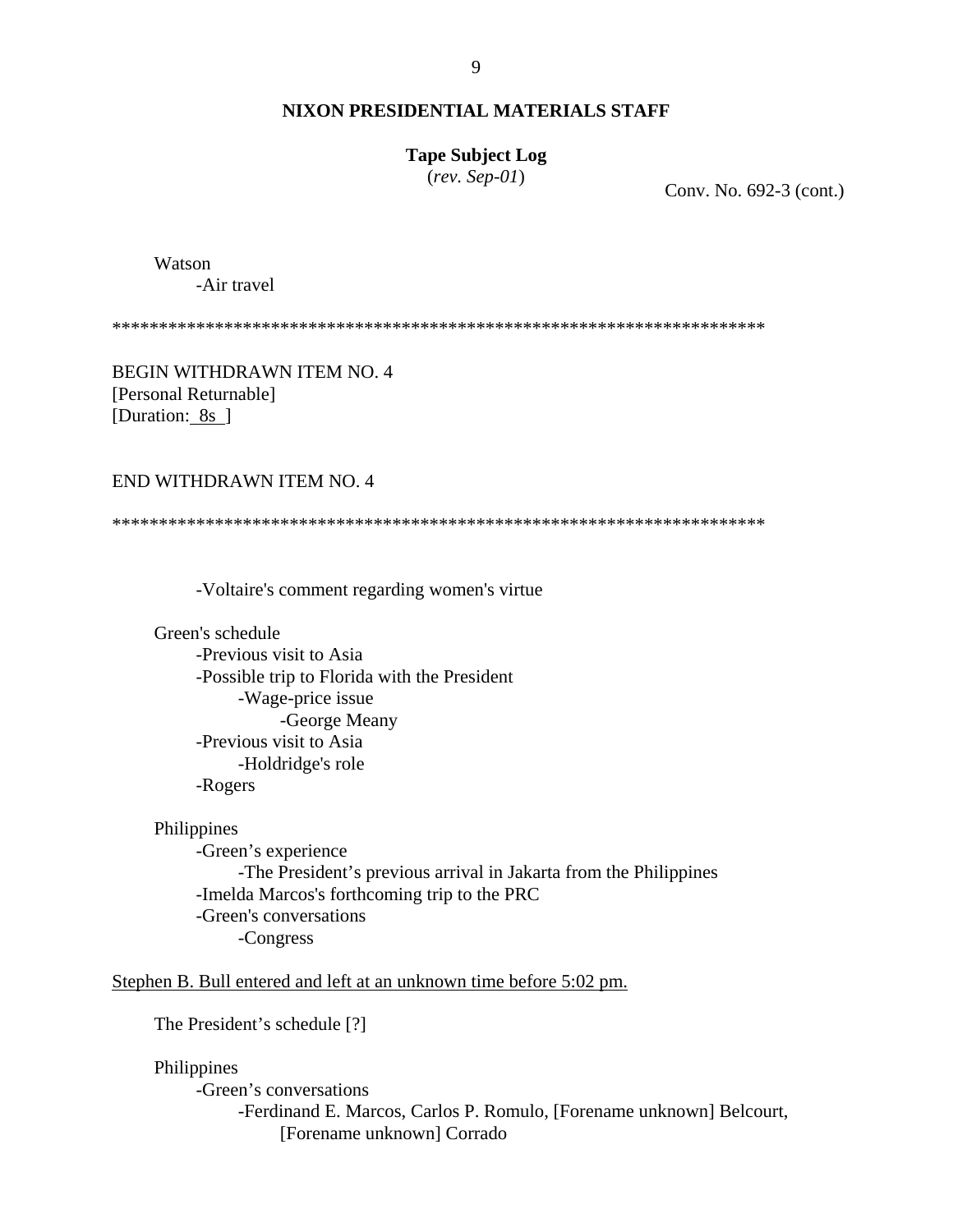#### **Tape Subject Log**

(*rev. Sep-01*) Conv. No. 692-3 (cont.)

 -Leaders of opposition -Leaders in Senate -Green's backgrounders with the press -[Forename unknown] Grenada -[Forename unknown] Valencia -The President's view -Influences -Asia -Spain -US -Romulo's comments

## South Korea

-US aid -Possible invitation to Gen. Chung Hee Park -Haig -The President's schedule -Forthcoming trip to Canada

Presentation of gifts by the President -Foreign Service -National Security Council [NSC]

The President's forthcoming trip to the Soviet Union -Green -Martin J. Hillenbrand -Rogers -Staff

## Cambodia

-Views regarding Michael J. Mansfield's possible trip to the PRC -The President's and Thelma C. ("Pat") Nixon memorandum to Henry A. Kissinger -Norodom Sihanouk -Mansfield's possible meeting with Sihanouk -Lon Nol -Sihanouk -North Vietnam

Walter H. Annenberg's gift to the President ["Star of the President"] -Steuben glass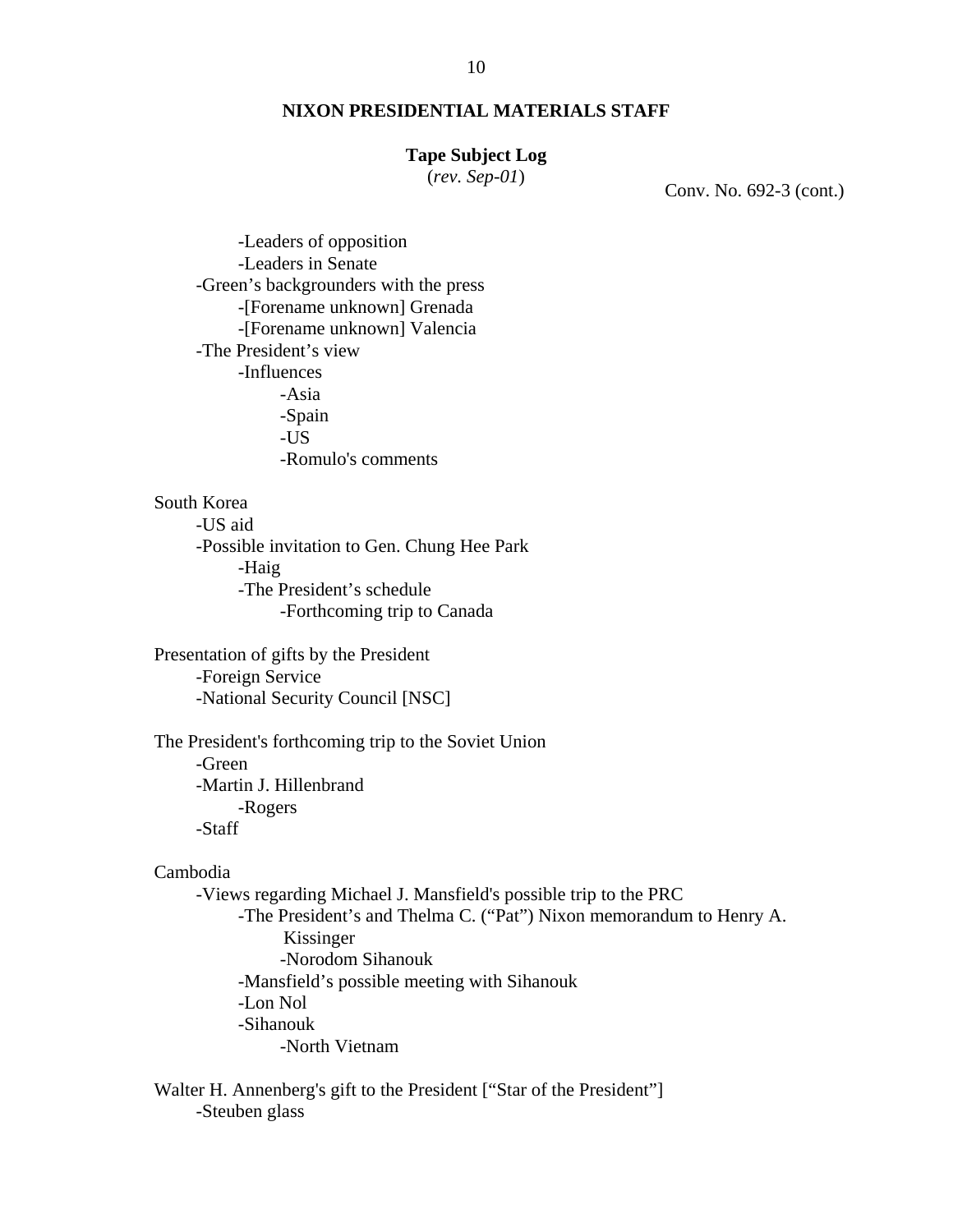#### **Tape Subject Log**

(*rev. Sep-01*)

Green, *et al.* left at 5:02 pm.

Conversation No. 692-4

Date: March 23. 1972 Time: 5:03 pm - 5:17 pm Location: Oval Office

The President met with Ronald L. Ziegler.

National economy -Pay Board -Press coverage of George Meany's resignation -United Press International [UPI] -Associated Press [AP] -Leonard Woodcock's resignation -Labor representation -Meany's resignation -The President's statement -Cost of Living Council [COLC] meeting -George P. Shultz's statement -Press coverage -Length of statement

The President's schedule

-Forthcoming press conference -Length of press conference -International Telephone and Telegraph [ITT] -Ziegler's talk with Patrick J. Buchanan -George C. Wallace -Edmund S. Muskie -Arthur K. Watson -J. William Fulbright's statement -William P. Rogers's testimony regarding role

ITT case

-Press conference, March 24, 1972 -Peter M. Flanigan -Ronald L. Ziegler's statement -Thomas F. Eagleton -Flanigan's possible statement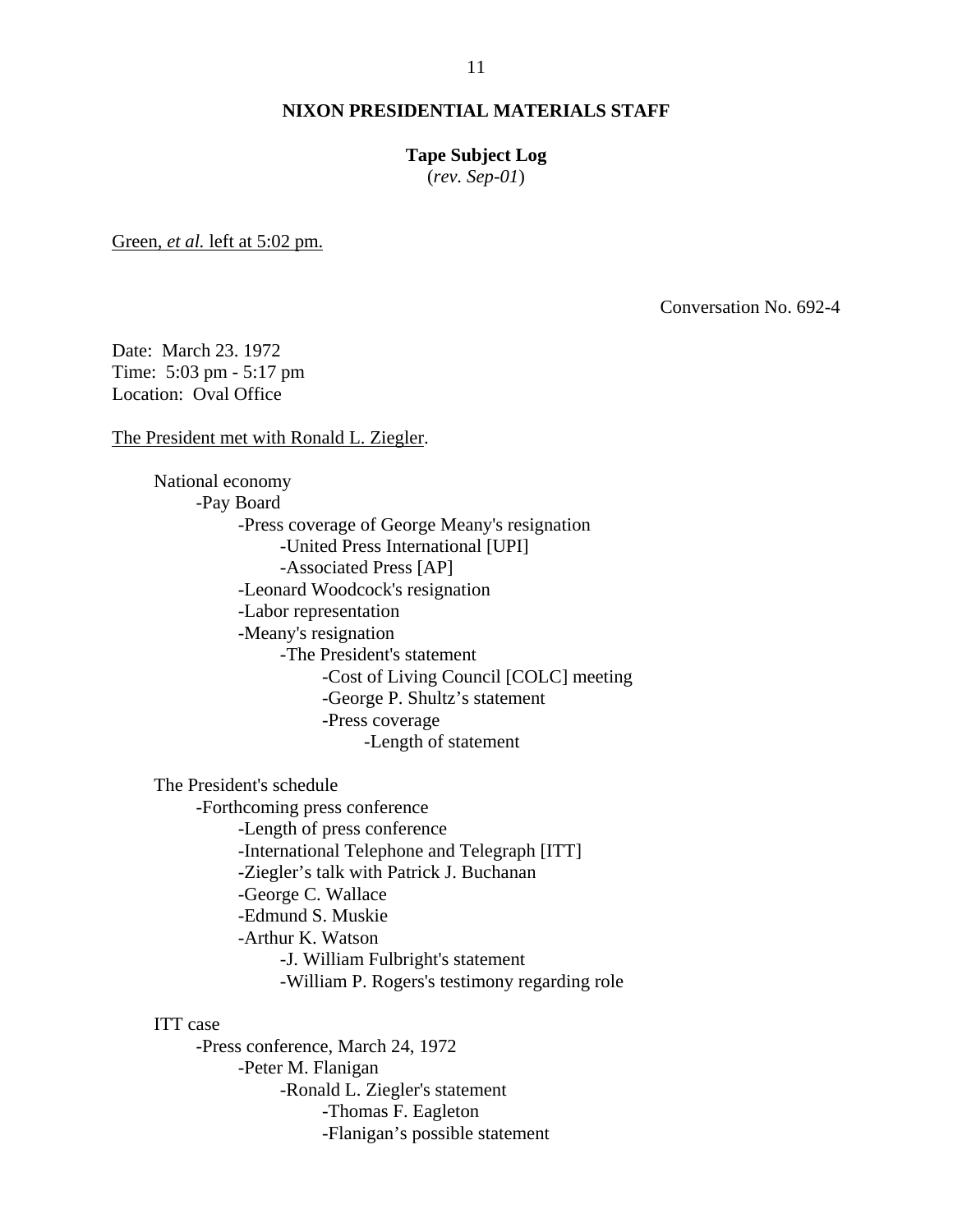### **Tape Subject Log**

(*rev. Sep-01*) Conv. No. 692-4 (cont.)

-Richard W. McLaren -Executive privilege -John N. Mitchell -Justice Department

White House press relations -The President's forthcoming press conference -Timing

National economy

-Meany's resignation from the Pay Board -The President's statement -Tone

-Ziegler's view

-Public views

-The President's statement -Compard to draft

-Shultz

-Meany's previous meetings with the President and Shultz -John B. Connally's forthcoming statement on *Today*

-Wire services

Forthcoming press statement -The President's previous meeting with Marshall Green -Green's previous trip to Asia -The President's People's Republic of China [PRC] policy -Green's forthcoming appearance on *Meet the Press* 

#### Watson

-Attacks by Congressmen -Actions on airplane -Ziegler's conversation with Rogers

The President's schedule -Press conferences -Timing -East Room -Forthcoming trip to the Soviet Union -Camp David -Radio speech -Ziegler's possible statement to the press -Pay Board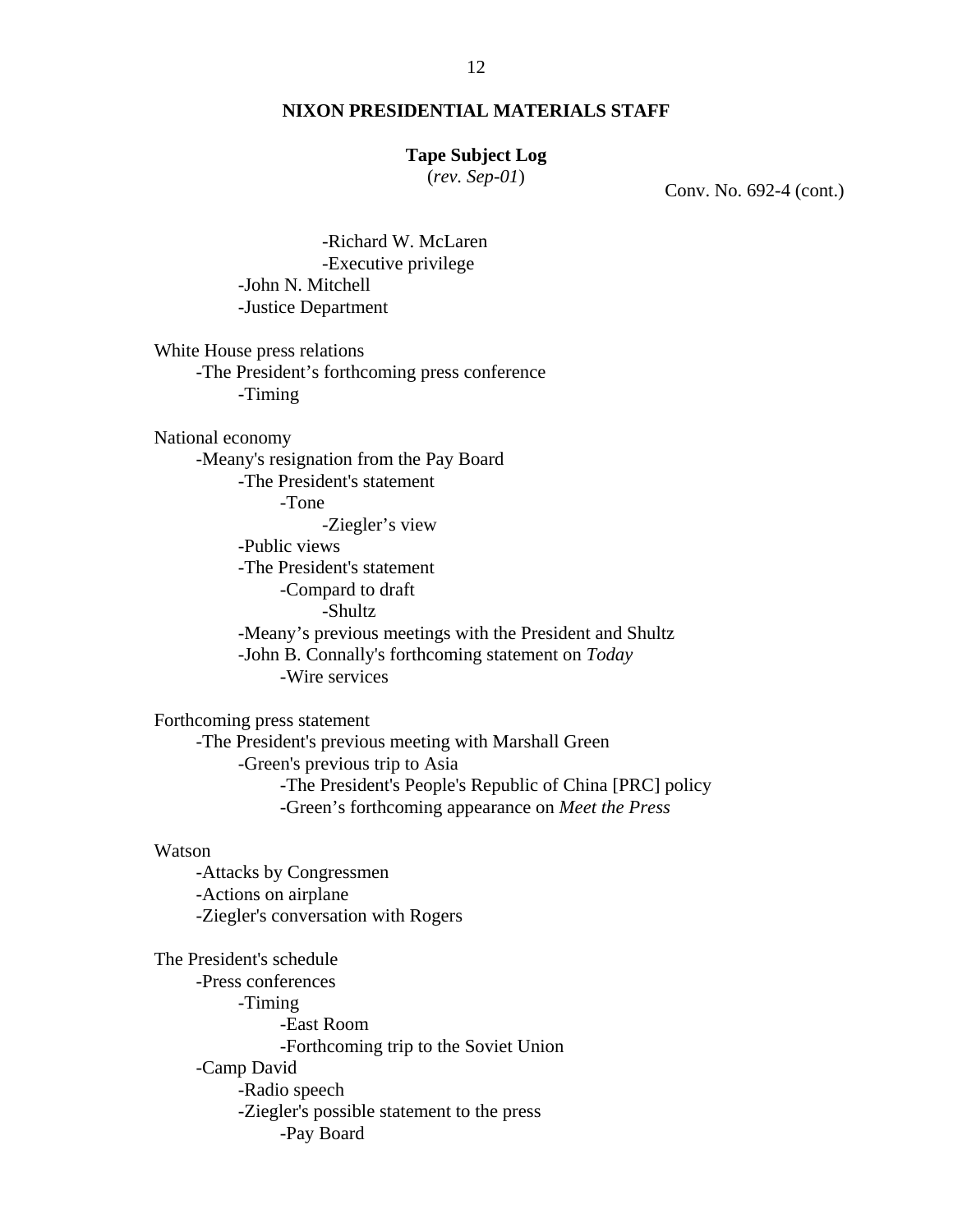## **Tape Subject Log**

(*rev. Sep-01*) Conv. No. 692-4 (cont.)

-Domestic issues -Forthcoming trip to Canada -Hussein ibn Talal [Hussein, King of Jordan] -Domestic issues -Revenue sharing -Welfare reform -Environment -Congressional action -Democratic National Convention

Ziegler left at 5:17 pm.

Conversation No. 692-5

Date: March 23, 1972 Time: 5:17 pm - 5:22 pm Location: Oval Office

The President met with Alexander P. Butterfield.

The President's letter to Luci Johnson Nugent

[No conversation-signing documents]

Attorney General

[No conversation-signing document]

The President's schedule -Republican leadership meeting -Agenda -Pay Board -George P. Shultz

Butterfield left.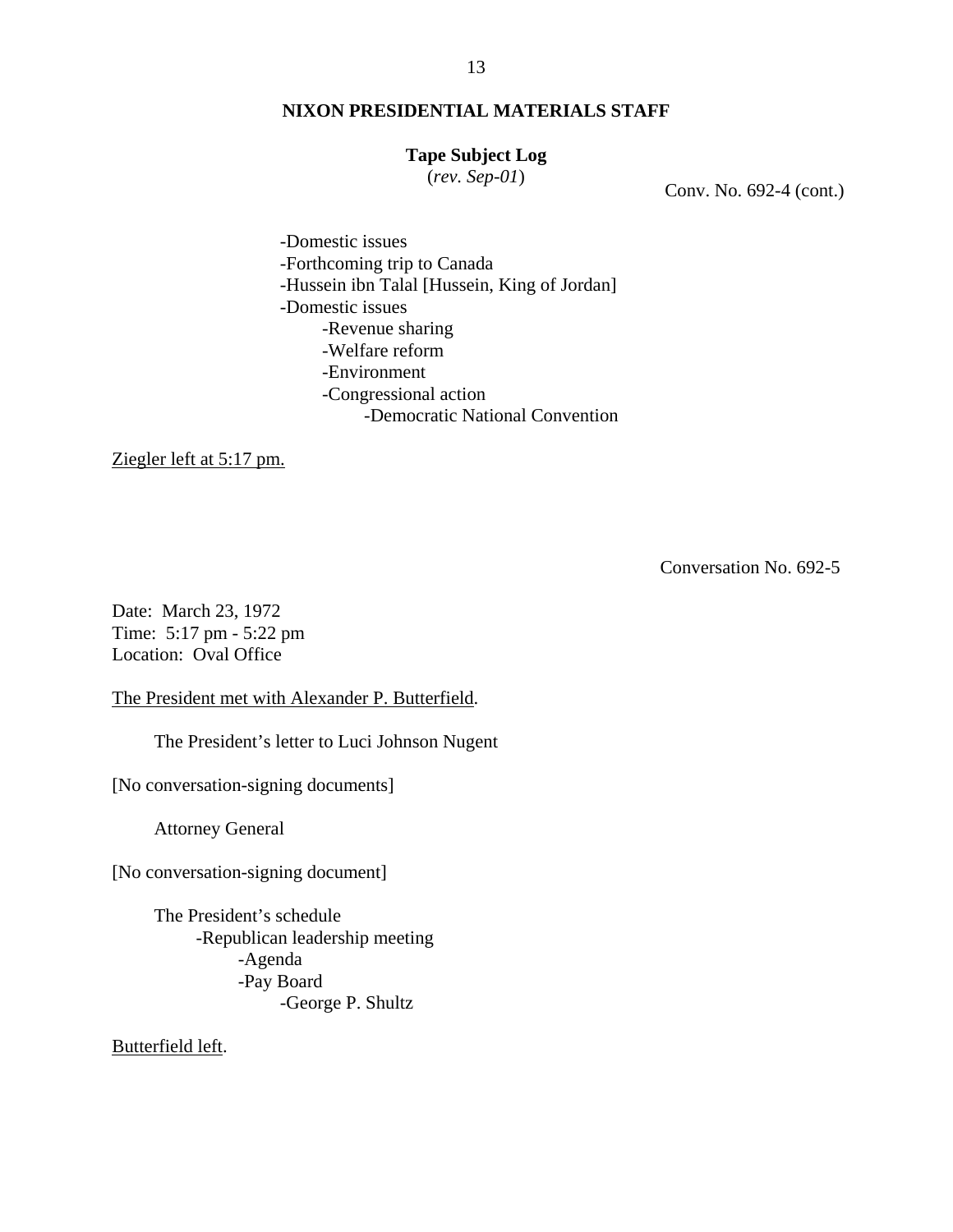#### **Tape Subject Log**

(*rev. Sep-01*) Conv. No. 692-5 (cont.)

Conversation No. 692-6

Date: March 23, 1972 Time: 5:22 pm - 5:23 pm Location: Oval Office

The President met with Alexander P. Butterfield.

Delivery of an item [?]

Butterfield left.

Conversation No. 692-7

Date: March 23, 1972 Time: 5:23 pm - 6:24 pm Location: Oval Office

The President met with H. R. ("Bob") Haldeman.

National economy -George Meany's resignation from the Pay Board -The President's statement -Ronald L. Ziegler's views -Cost of Living Council [COLC] -John B. Connally's forthcoming statement -Content and phraseology -Length of statement -Possible press coverage -Views of Hugh Scott, John W. Byrnes, Gerald R. Ford

The President's role in government -Use of television -Leadership -Connally -Haldeman's view -Press conferences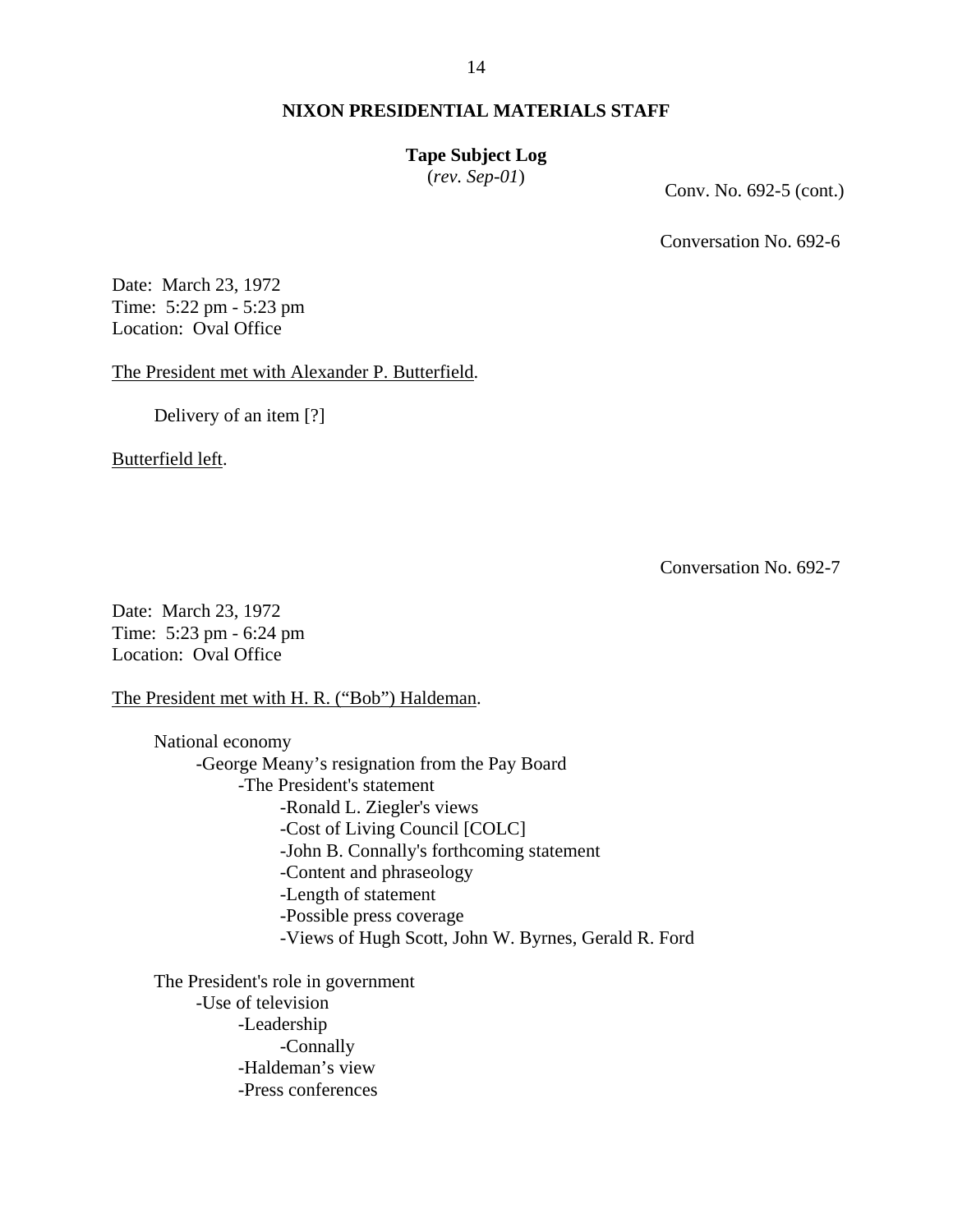## **Tape Subject Log**

(*rev. Sep-01*) Conv. No. 692-7 (cont.)

\*\*\*\*\*\*\*\*\*\*\*\*\*\*\*\*\*\*\*\*\*\*\*\*\*\*\*\*\*\*\*\*\*\*\*\*\*\*\*\*\*\*\*\*\*\*\*\*\*\*\*\*\*\*\*\*\*\*\*\*\*\*\*\*\*\*\*\*\*\*

BEGIN WITHDRAWN ITEM NO. 1 [Personal Returnable] [Duration: 2m 28s ]

### END WITHDRAWN ITEM NO. 1

\*\*\*\*\*\*\*\*\*\*\*\*\*\*\*\*\*\*\*\*\*\*\*\*\*\*\*\*\*\*\*\*\*\*\*\*\*\*\*\*\*\*\*\*\*\*\*\*\*\*\*\*\*\*\*\*\*\*\*\*\*\*\*\*\*\*\*\*\*\*

-Arthur F. Burns -Appointment to Federal Reserve Board [FRB] -George P. Shultz -Frederic V. Malek -John D. Ehrlichman -Connally -Conversation with Haldeman -Shultz

The President talked with an unknown person at an unknown time between 5:23 and 5:33 pm.

[Conversation No. 692-7A]

Charles W. Colson's schedule

[End of telephone conversation]

National economy -Pay Board -The President's statement regarding Meany's resignation -William L. Safire's draft -The President's August 15, 1971 statement -Content and phraseology -Special interests -Franklin D. Roosevelt -The President's opponents' attack on International Telephone and Telegraph [ITT]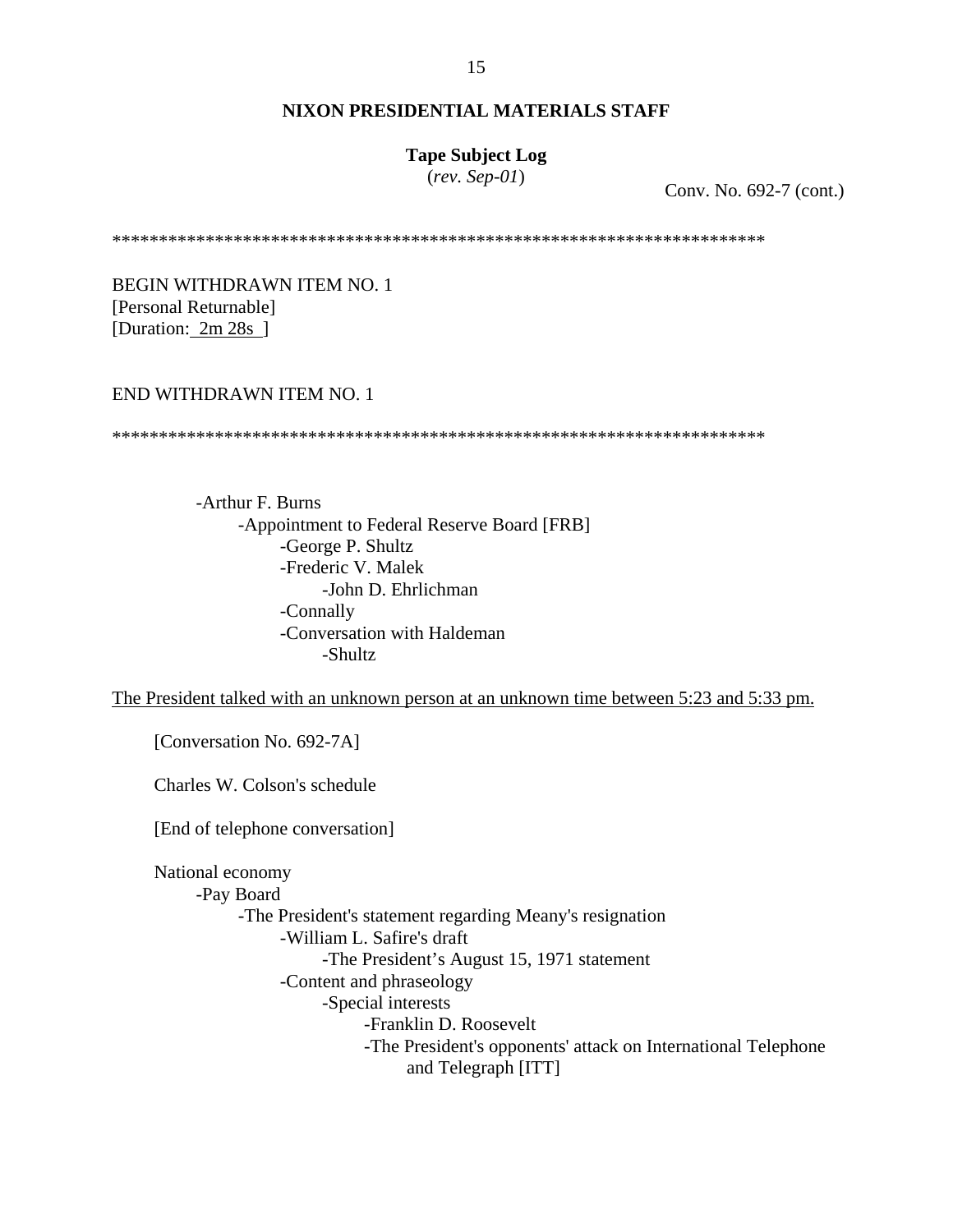# **Tape Subject Log**

(*rev. Sep-01*) Conv. No. 692-7 (cont.)

\*\*\*\*\*\*\*\*\*\*\*\*\*\*\*\*\*\*\*\*\*\*\*\*\*\*\*\*\*\*\*\*\*\*\*\*\*\*\*\*\*\*\*\*\*\*\*\*\*\*\*\*\*\*\*\*\*\*\*\*\*\*\*\*\*\*\*\*\*\*

BEGIN WITHDRAWN ITEM NO. 2 [National Security] [Duration: 20s ]

ITT

END WITHDRAWN ITEM NO. 2

\*\*\*\*\*\*\*\*\*\*\*\*\*\*\*\*\*\*\*\*\*\*\*\*\*\*\*\*\*\*\*\*\*\*\*\*\*\*\*\*\*\*\*\*\*\*\*\*\*\*\*\*\*\*\*\*\*\*\*\*\*\*\*\*\*\*\*\*\*\*

The President talked with the White House operator at an unknown time between 5:23 and 5:33 pm.

[Conversation No. 692-7B]

[See Conversation No. 22-5]

[End of telephone conversation]

 -Press conference -Ziegler -John N. Mitchell -President's response

The President talked with Ziegler between 5:33 and 5:34 pm.

[Conversation No. 692-7C]

[See Conversation No. 22-6]

[End of telephone conversation]

Colson entered at 5:34 pm.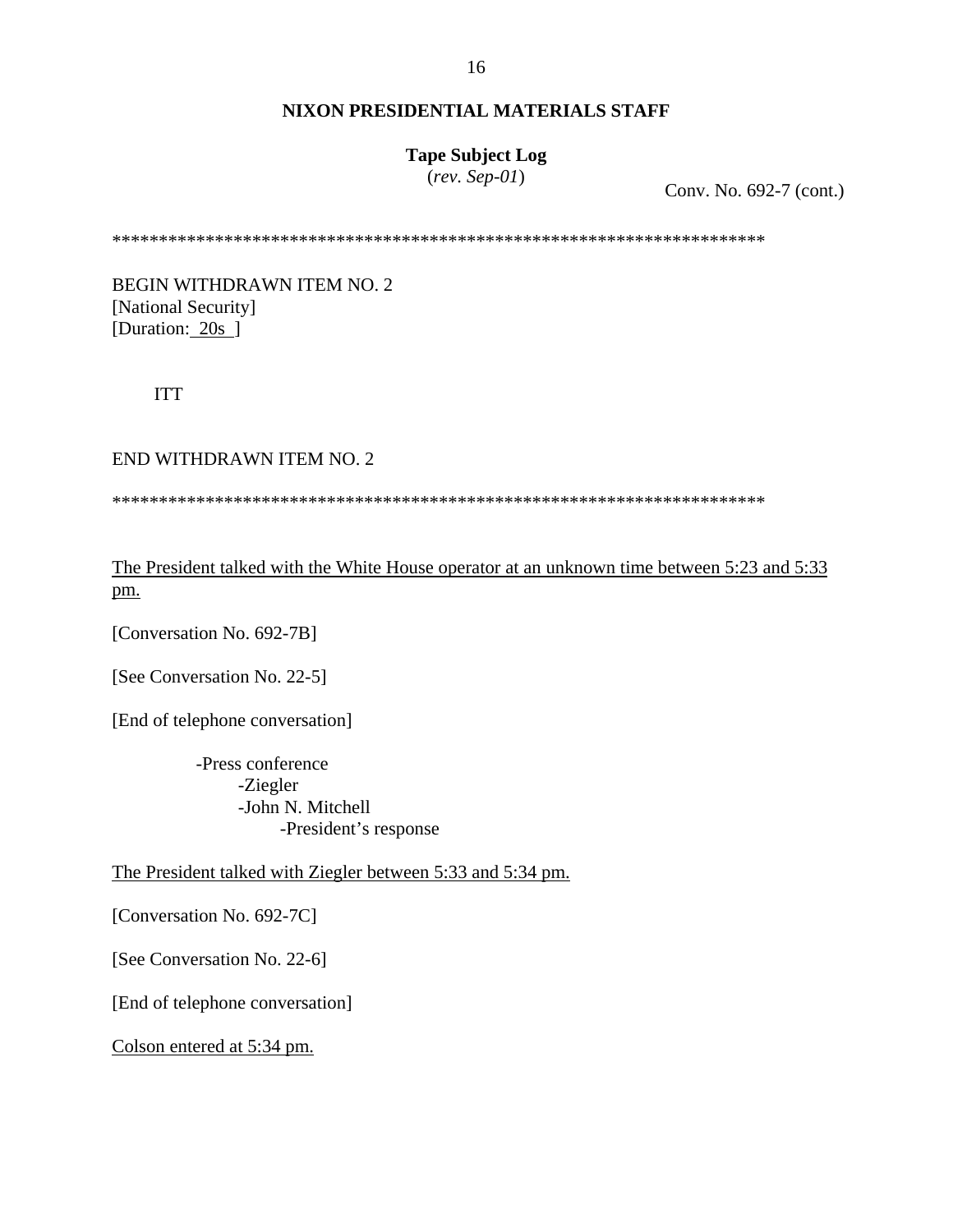### **Tape Subject Log**

 $(rev.$  Sep-01)

Conv. No. 692-7 (cont.)

National economy -Pay Board -The President's statement on Meany's resignation -Meany's representation of American labor force -Meany's resignation -Louis P. Harris's views -Consumer Price Index [CPI] -Food prices -Pay Board -Meany's resignation -Connally -Donald H. Rumsfeld -Colson's conversation with Connally -Special interests -Harris's views

**BEGIN WITHDRAWN ITEM NO. 4** [Personal Returnable] [Duration:  $1m 33s$ ]

## END WITHDRAWN ITEM NO. 4

National economy -Pay Board -Leonard Woodcock's resignation -Possible political effect -Meany -Cost of Living Council [COLC] -Democratic candidates -Public's views

**ITT** case

-Dita D. Beard memorandum -Efforts of the Federal Bureau of Investigation [FBI] -Independent experts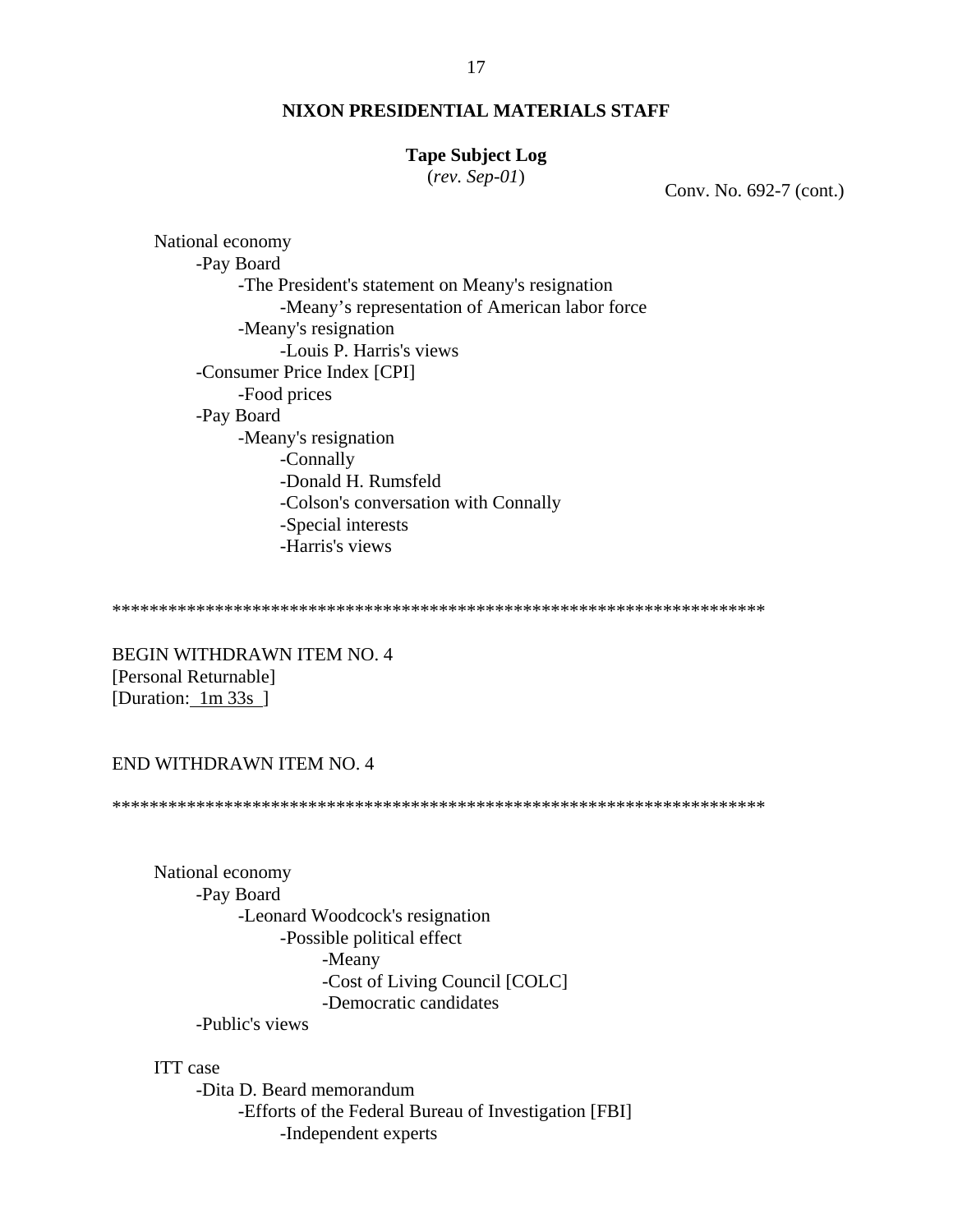### **Tape Subject Log**

(*rev. Sep-01*) Conv. No. 692-7 (cont.)

 -[Forename unknown] Conrad's report -Withdrawal -John D. Ehrlichman's efforts -Possible report -Tests by Pearl L. Tytell -Tests by an unknown man in Chicago [Walter McCrone?] -W. Clement Stone -Tests by the Treasury Department -J. Edgar Hoover's cooperation -Forthcoming letter to Senate committee -Conrad -Ehrlichman's efforts -Tytell's role -Alger Hiss case -Husband -FBI's view -Beard -Forthcoming testimony -Edward M. Kennedy -Health -Ziegler -Unknown woman in Canada -Clifford Irving case -Efforts of Marlow Cook, Roman L. Hruska, Hugh Scott -Memorandum -Tests by experts -Public relations benefits -White House strategy -Tytell -McCrone -Methodologies

Voltaire's comment regarding women and virtue

#### Beard

-Kennedy's efforts -Views of other senators -Scott -Kennedy's conversation with James O. Eastland -Harold S. Geneen -Samuel J. Ervin, Jr. -Philip A. Hart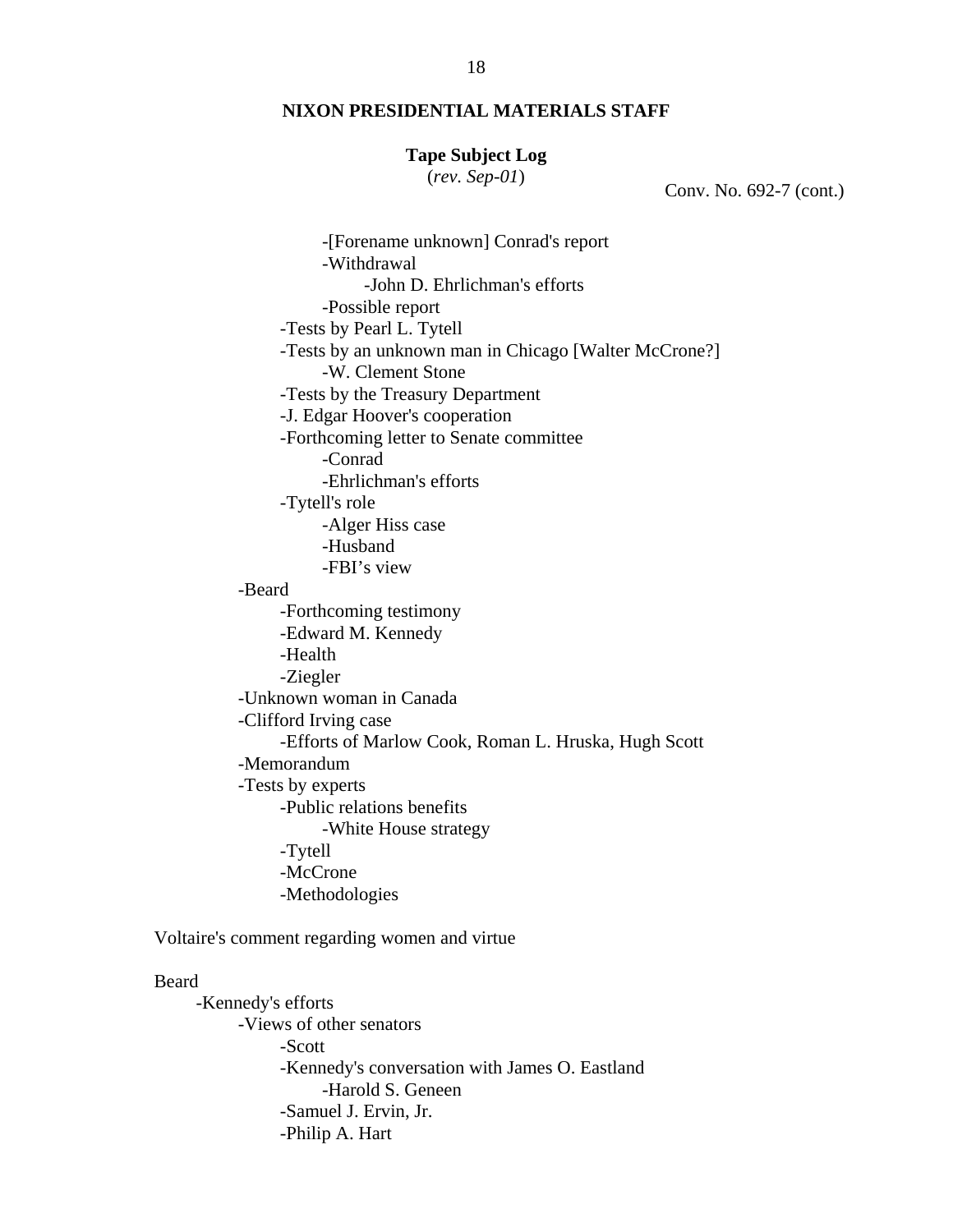### **Tape Subject Log**

(*rev. Sep-01*) Conv. No. 692-7 (cont.)

 -Clifford Irving, Howard Hughes -Ehrlichman's conversations with J. Edgar Hoover -Memorandum -Testimony by experts -Tytell National economy -Pay Board -The President's statement regarding Meany's resignation -Content and phraseology -Meany's resignation -Jay Lovestone -Colson's conversation with Victor Riesel -Motives and expectations -Partisanship -The President's address to the American Federation of Labor-Congress of Industrial Organizations [AFL-CIO] in Bal Harbour, Florida, November 19, 1971 -Shultz -Mamie G.D. Eisenhower -The President's statement -Effect on building trades unions -Calls by George T. Bell and James D. Hodgson -Colson's forthcoming call to Peter J. Brennan -AFL-CIO -Meany's representation of American labor force -International Brotherhood of Teamsters -Autoworkers -Longshoremen's strike -The President's response -Possible television speech -Birch E. Bayh, Jr. -Busing -Equal time -ITT Television networks -Equal time -Balance on news broadcasts -Busing -Vietnam

-Views regarding busing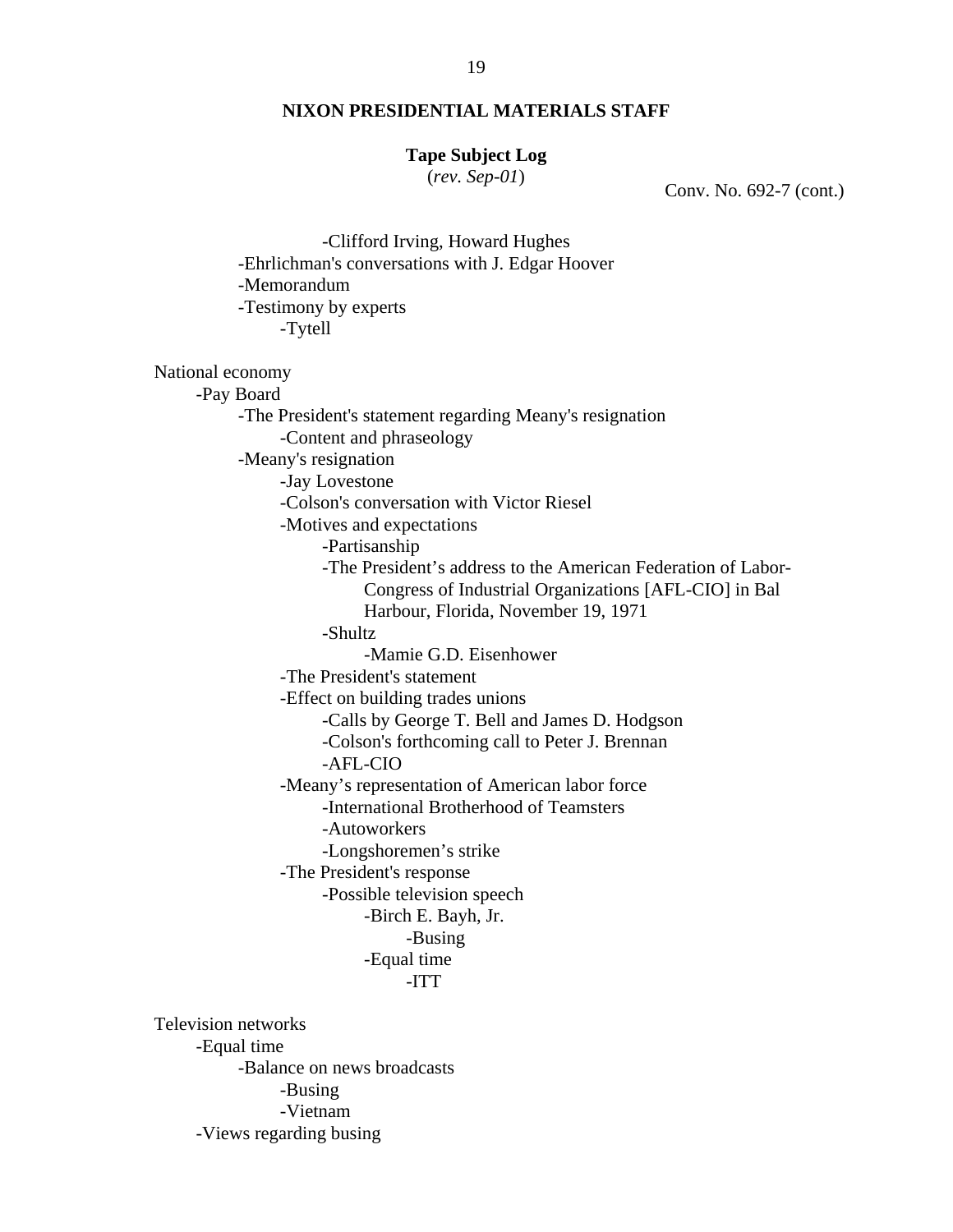#### **Tape Subject Log**

(*rev. Sep-01*) Conv. No. 692-7 (cont.)

National economy -Pay Board -Meany's resignation -The President's response -Harry S. Truman -Public response -Stock market -Stock market -Gross National Product [GNP] -Views of Connally and Herbert Stein -Retail sales -Statistics -Efforts of government agencies -The President's memorandum to Shultz and Caspar W. ("Cap") Weinberger -Department of Defense -Weinberger -Ehrlichman -Decline in government purchases -News summary -Shultz -Haldeman's forthcoming meeting with Melvin R. Laird and [David] Kenneth Rush -Twice weekly reports to the President -Government purchases -Vietnam -Shultz -Weinberger -Robert C. Moot -Reports to the President Haldeman's conversation with Harry Cohen of Hornblower and Weeks -Stock market -The President's previous trip to the People's Republic of China [PRC] The President's previous trip to the PRC -Exhibit -Haldeman's view -Circulation -John Scali's schedule -PRC ping pong team -Television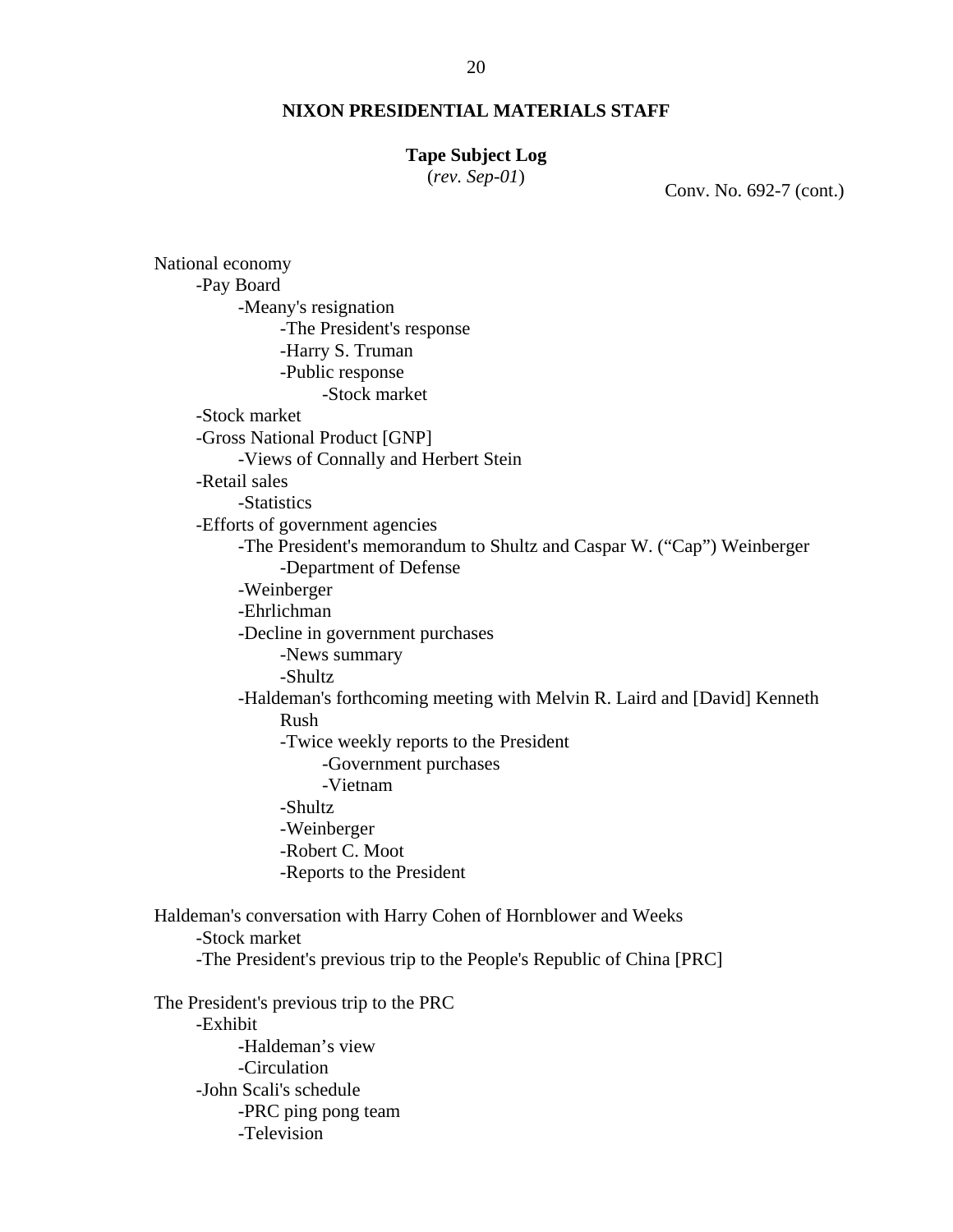#### **Tape Subject Log**

(*rev. Sep-01*) Conv. No. 692-7 (cont.)

-Under Secretaries -Congressional groups -Sub-cabinet -White House staff -Briefing on the President's PRC trip -Compared to Henry A. Kissinger's briefings -Effectiveness -Scali's status as a Democrat -Associated Press [AP] -Daniel Patrick Moynihan -Newsworthiness -Compared to ITT and busing -The President's forthcoming trip to the Soviet Union State Department files on Congressional trips -Scali -Requests by William A. Gill, Jr. and Stewart M. Hensley -Arthur K. Watson -Hiram L. Fong's comment in a committee hearing -Marshall Green -Congressmen's activities in foreign countries -Counterpart funds -Immunity -Colson's previous conversation with William B. Macomber, Jr.

\*\*\*\*\*\*\*\*\*\*\*\*\*\*\*\*\*\*\*\*\*\*\*\*\*\*\*\*\*\*\*\*\*\*\*\*\*\*\*\*\*\*\*\*\*\*\*\*\*\*\*\*\*\*\*\*\*\*\*\*\*\*\*\*\*\*\*\*\*\*

BEGIN WITHDRAWN ITEM NO. 5 [Privacy] [Duration: 11s ]

### END WITHDRAWN ITEM NO. 5

\*\*\*\*\*\*\*\*\*\*\*\*\*\*\*\*\*\*\*\*\*\*\*\*\*\*\*\*\*\*\*\*\*\*\*\*\*\*\*\*\*\*\*\*\*\*\*\*\*\*\*\*\*\*\*\*\*\*\*\*\*\*\*\*\*\*\*\*\*\*

-Contrasted with the President's foreign travel -The President's travels as a private citizen -Businessmen -Counterpart funds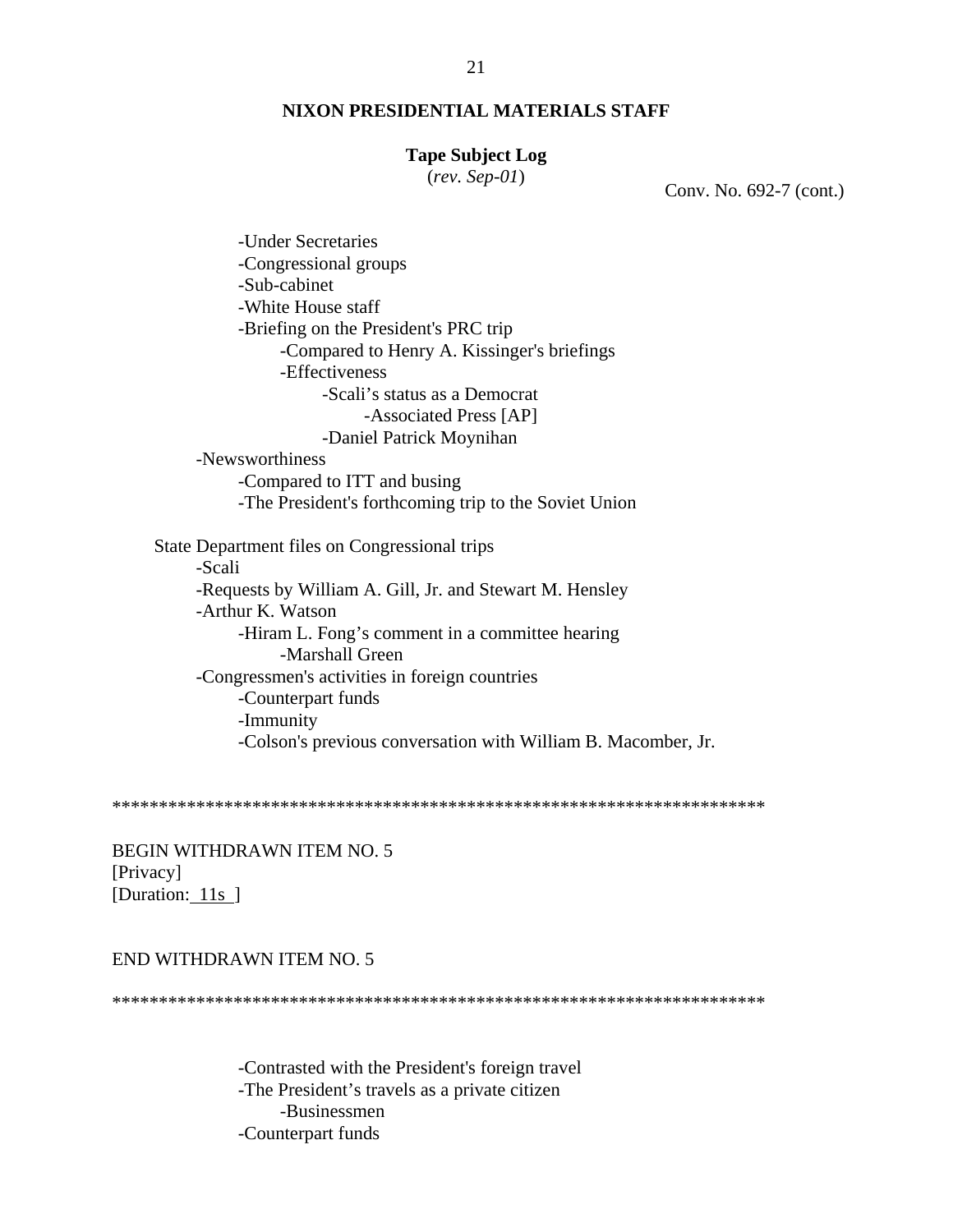### **Tape Subject Log**

(*rev. Sep-01*) Conv. No. 692-7 (cont.)

-Allen J. Ellender -Colson's conversation with Macomber -William P. Rogers -John E. Hunt -Statement -Watson -Kennedy -Paris -Funeral of Charles A.J.M. de Gaulle -Mexico -Alaska -Watson

1972 campaign -Possible threats by administration

### ITT

-American Telephone and Telegraph [AT&T] -Robert J. Dole -Democrats' debt -Possible threats by administration -Investigation -FBI -Typewriter -Jack N. Anderson -Possible leaks by the administration -Possible break-in -Possible leaks by the administration -Carl B. Albert, [Thomas] Hale Boggs -Efforts of Herbert G. Klein and Colson -Brit Hume -White House investigation -Relationship with Drew Pearson -Media coverage -*Time* and *Newsweek*  -Stories regarding ITT -Veracity -Salvador Allende Gossens -*Time, Newsweek* -Influence -Readership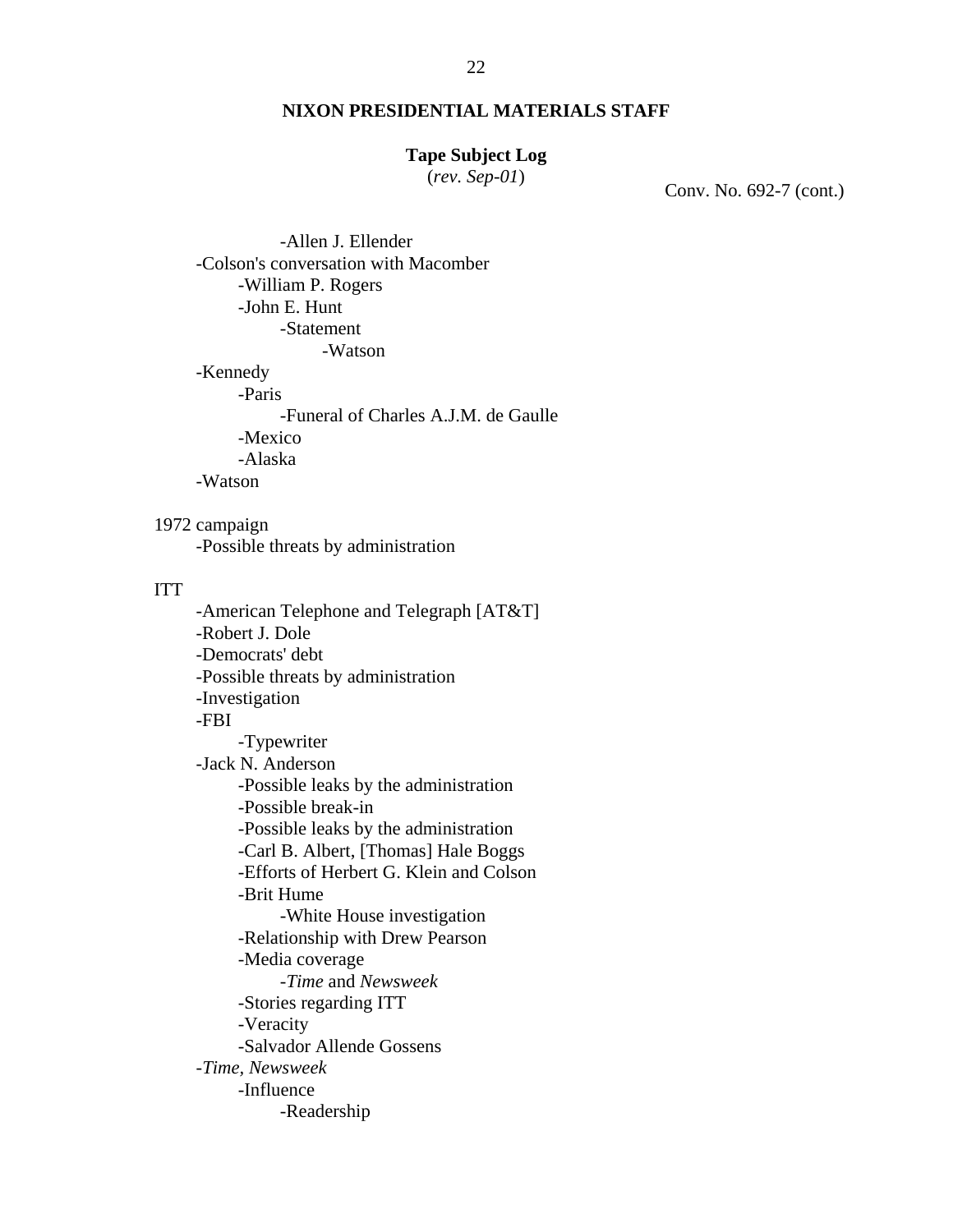# **Tape Subject Log**

 $(rev.$  Sep-01)

Conv. No. 692-7 (cont.)

The President's forthcoming speech to the Canadian Parliament -Raymond K. Price, Jr. -The President's possible efforts

The President's forthcoming radio speech on the Supreme Court -Price

**BEGIN WITHDRAWN ITEM NO. 9** [Personal Returnable] [Duration: 2m 22s ]

## **END WITHDRAWN ITEM NO. 9**

Unknown man -Wife -Colson's view  $-CPI$ 

The President's activities

Administration public relations  $-Polls$ -Drug issue -Meany -Harris -Problems -Congress -Media

Haldeman and Colson left at 6:24 pm.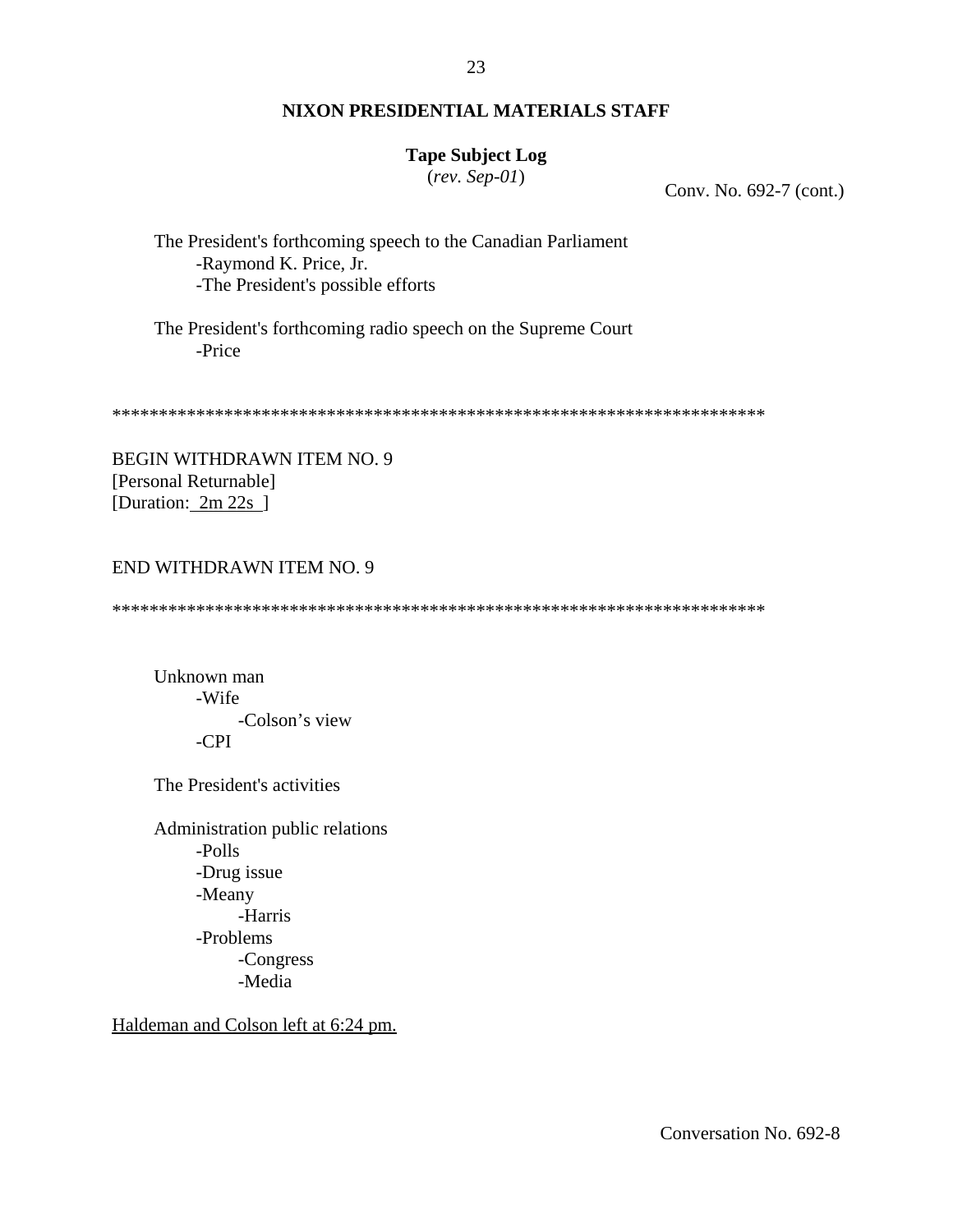## **Tape Subject Log**

(*rev. Sep-01*) Conv. No. 692-7 (cont.)

Date: March 23, 1972 Time: 6:24 pm - 6:27 pm Location: Oval Office

The President met with Manolo Sanchez.

Briefcase -Executive Office Building [EOB]

Rose Mary Woods entered at 6:24 pm.

Woods's schedule

\*\*\*\*\*\*\*\*\*\*\*\*\*\*\*\*\*\*\*\*\*\*\*\*\*\*\*\*\*\*\*\*\*\*\*\*\*\*\*\*\*\*\*\*\*\*\*\*\*\*\*\*\*\*\*\*\*\*\*\*\*\*\*\*\*\*\*\*\*\*

BEGIN WITHDRAWN ITEM NO. 1 [Personal Returnable] [Duration: 11s ]

### END WITHDRAWN ITEM NO. 1

\*\*\*\*\*\*\*\*\*\*\*\*\*\*\*\*\*\*\*\*\*\*\*\*\*\*\*\*\*\*\*\*\*\*\*\*\*\*\*\*\*\*\*\*\*\*\*\*\*\*\*\*\*\*\*\*\*\*\*\*\*\*\*\*\*\*\*\*\*\*

-Dinner

Sanchez and Woods left at 6:27 pm.

Conversation No. 692-9

Date: March 23, 1972 Time: 6:27 pm - 6:28 pm Location: Oval Office

The President talked with H. R. ("Bob") Haldeman.